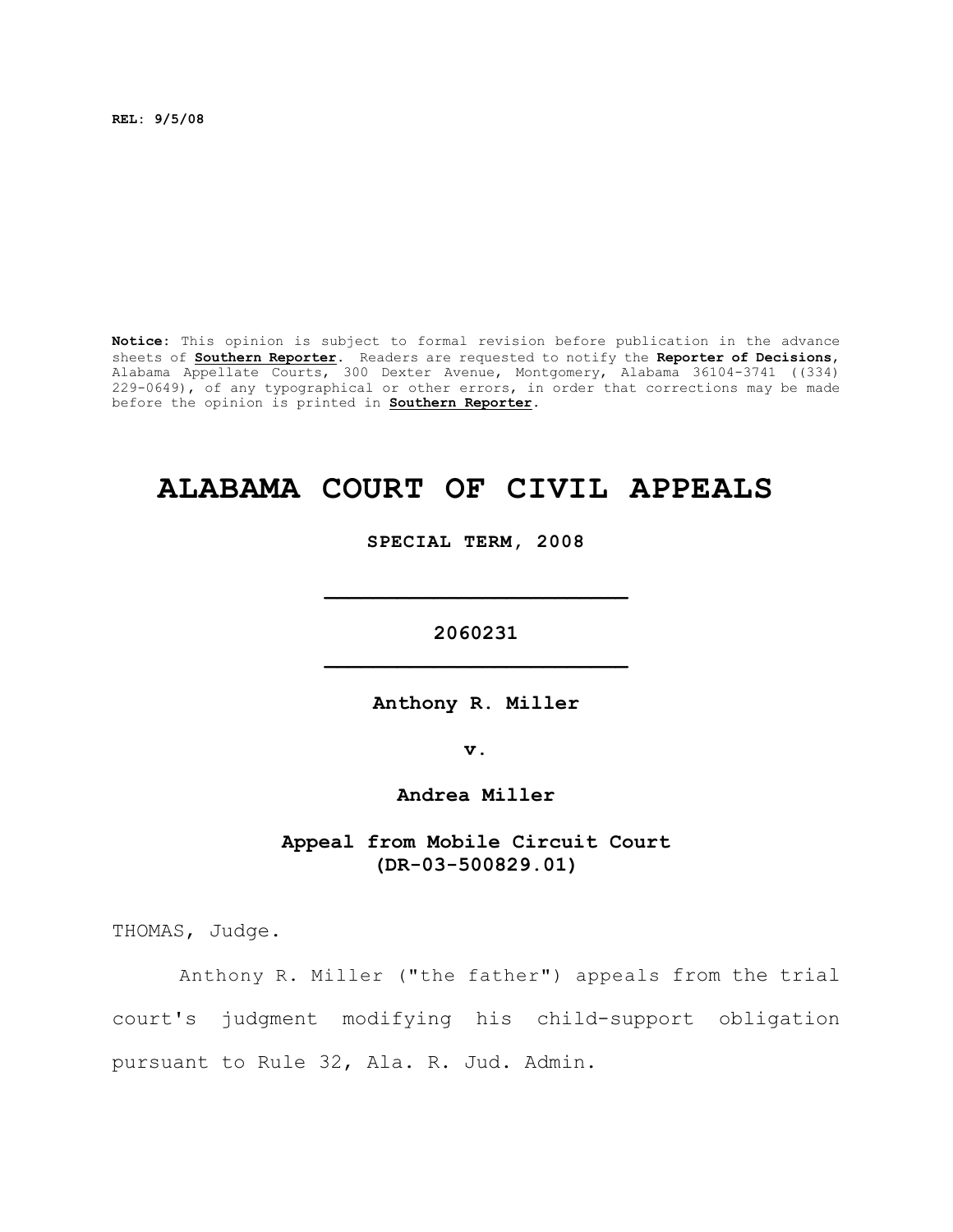Andrea Miller ("the mother") and the father were initially divorced by the trial court on December 8, 2004. The trial court's judgment divorcing the parties states, in pertinent part:

"2. The [father] shall pay to the [mother] the sum of \$620.00 per month as child support, commencing March, 2004. ... The parties stipulate and agree that said amount is not in accordance with Rule 32 of the Alabama Rules of Judicial Administration. This amount meets the United States Coast Guard Personnel manual Chapter 8.M3.C requirements for adequate child support due to the [father's] impending disability discharge."

On October 25, 2005, the mother filed a petition to modify the father's child-support obligation, alleging that there had been a material change in circumstances because the father was receiving military-retirement pay from the United States Coast Guard and had also obtained employment with the City of Mobile.

On January 13, 2006, the father filed a counterclaim, seeking to hold the mother in contempt of court and alleging that she had failed to make a \$1,000 payment to him on or before December 15, 2005, as required by the divorce judgment. On January 31, 2006, the mother answered the father's counterclaim, alleging that the father had been out of town on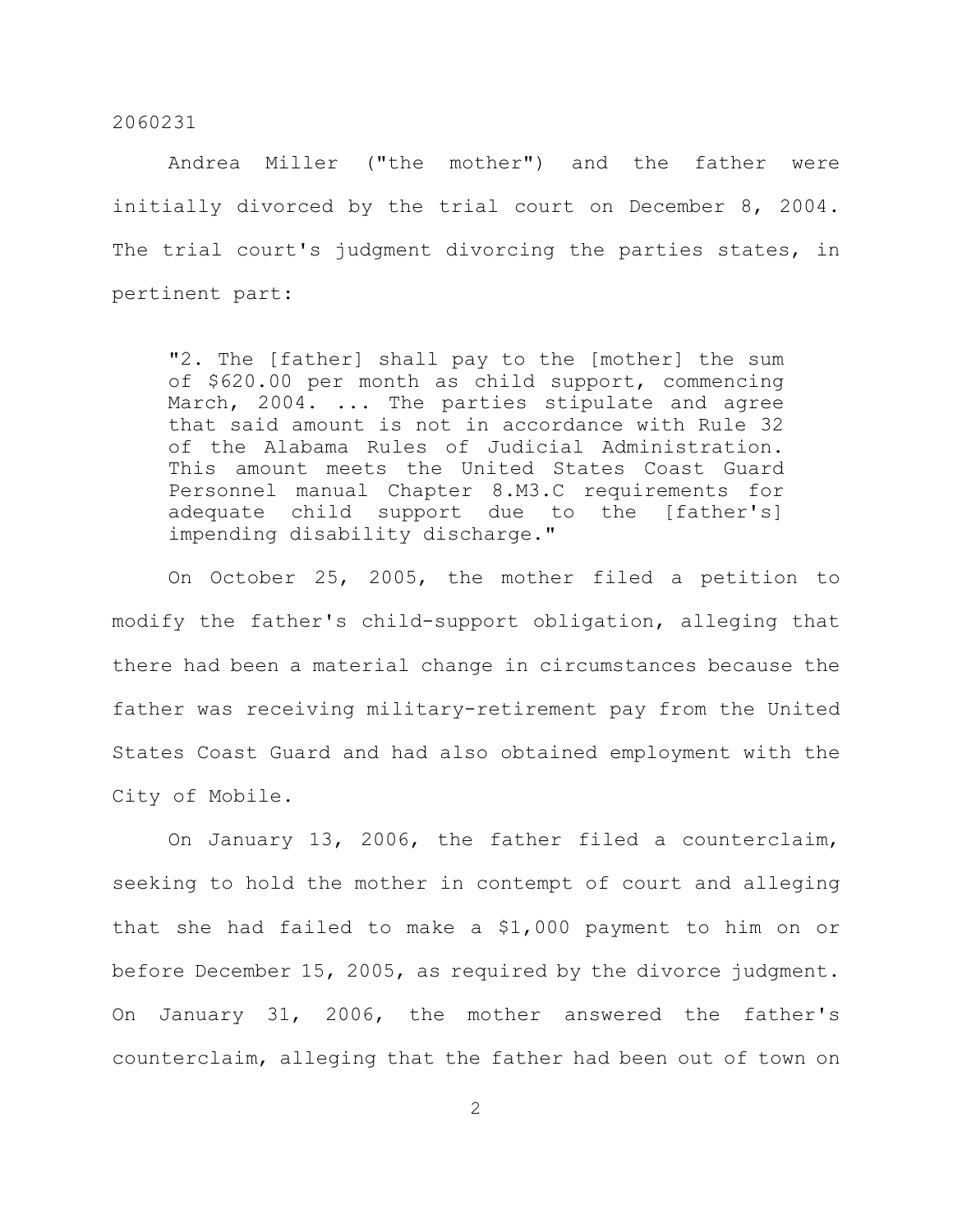December 15, 2005, and that she had made the \$1,000 payment to her attorney. The mother's answer alleged that she had been waiting for an attorney of record for the father to appear so that the payment could be forwarded to the father through his attorney. The mother's answer also alleged that the father knew of her payment and that the father's motion for contempt was "frivolous" and without merit.

On June 13, 2006, the trial court conducted a hearing on the petition to modify the father's child-support obligation. On June 16, 2006, the trial court entered an order stating that any modification of child support would be retroactive to October 2005, when the petition for modification had been filed. In that order the trial court specifically identified the dispositive issue as being whether the father's "military disability retirement income should be included" in calculating the father's income for determining his childsupport obligation, and the court requested briefs from the parties regarding that issue.

On June 28, 2006, the father filed a postjudgment motion styled as a "motion for a new trial based on newly discovered evidence and a motion to reconsider" the June 16, 2006, order.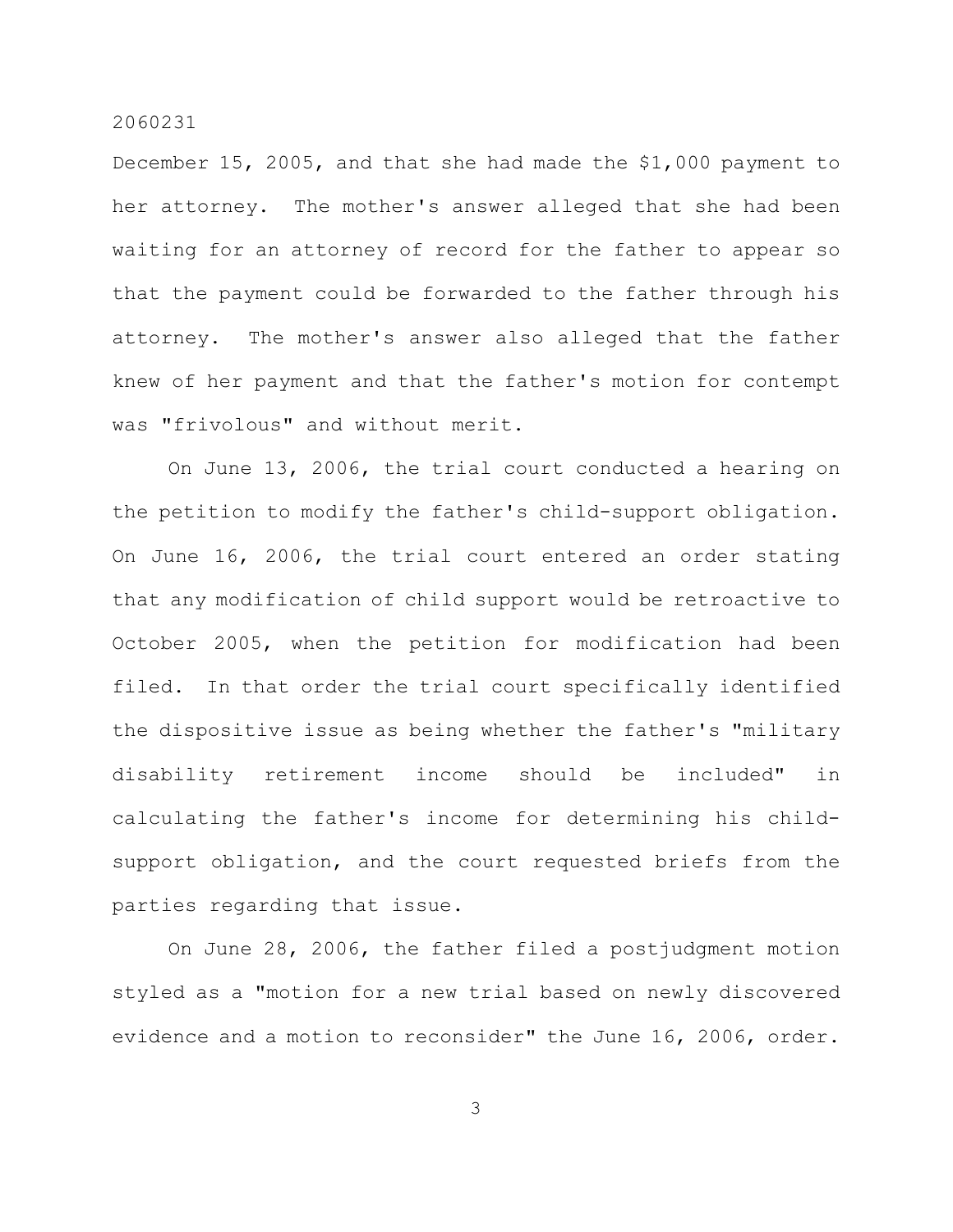That motion alleged that, after the trial court entered its June 16, 2006, order, the father received notice that he was eligible to receive "Veterans' Disability Benefits." That postjudgment motion also requested a new trial on the basis that this evidence was unavailable at the time of the hearing.

On July 11, 2006, the trial court entered an order modifying the father's child-support obligation and setting that obligation at  $$1,100$  per month.<sup>1</sup> The father's postjudgment motion, filed before the entry of the July 11,

"The Court: No contempt. We're just here on child support?

"[Counsel for the mother]: Basically.

"[Counsel for the father]: It's just a childsupport modification."

"The law in Alabama is that parties may agree to try their case on any theory they choose and agreements or stipulations fixing the issue are binding." Reese Funeral Home v. Kennedy Elec. Co., 370 So. 2d 1030, 1031 (Ala. Civ. App. 1979).

 $1$ The trial court never adjudicated the father's counterclaim seeking to hold the mother in contempt of court. A trial court's failure to rule on each and every contempt petition filed in a postdivorce proceeding renders a judgment nonfinal. Decker v. Decker, 984 So. 2d 1216, 1220 (Ala. Civ. App. 2007). However, at the June 13, 2006, hearing, the parties agreed that the only issue before the trial court was modification of the father's-child support obligation. The following exchange occurred between the trial court and counsel for the parties: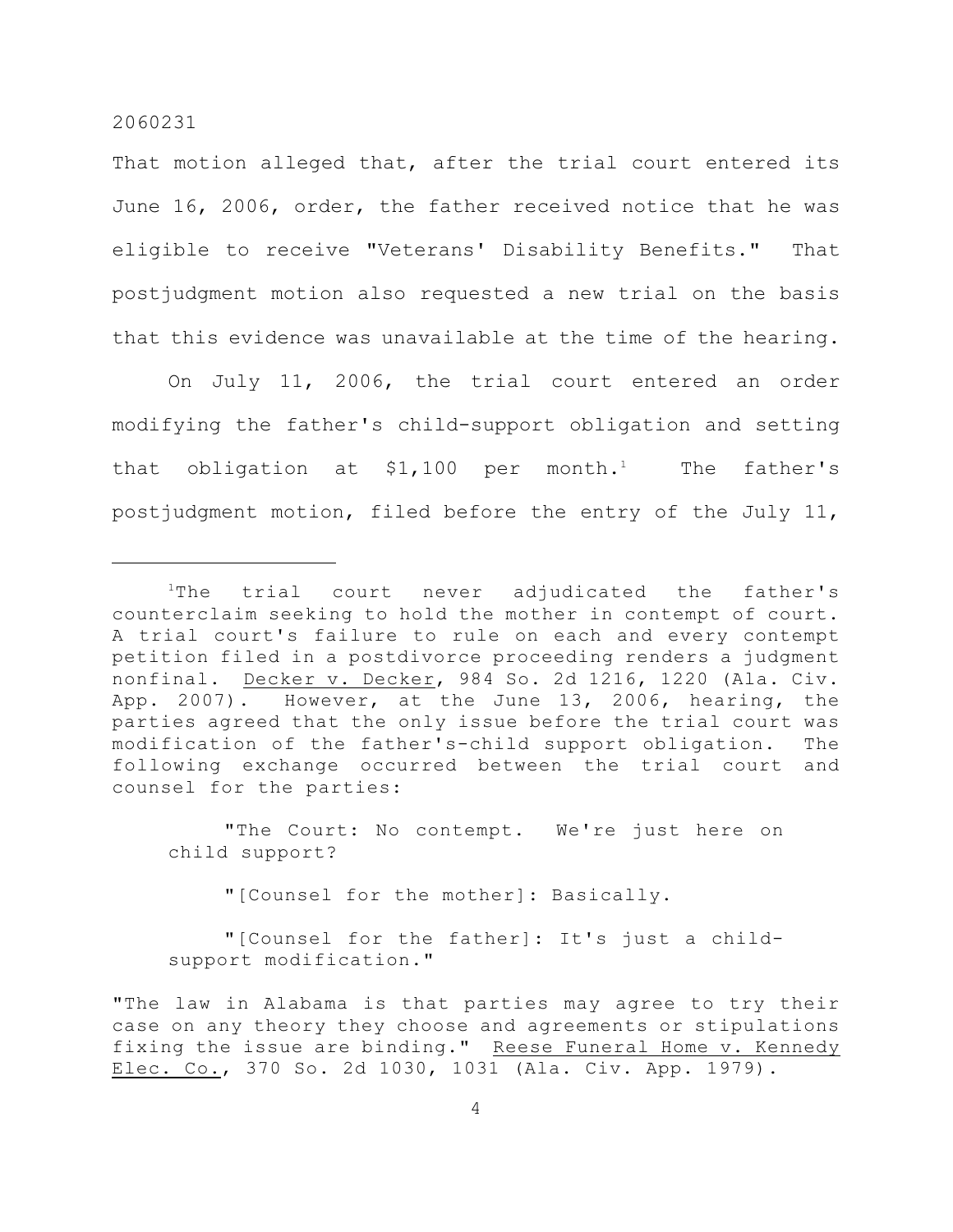2006, final judgment, quickened on the day that that judgment was entered. Rule 4(a)(3), Ala. R. App. P.; Richardson v. Integrity Bible Church, Inc., 897 So. 2d 345, 347 (Ala. Civ. App. 2004) ("[A] premature postjudgment motion that, if it had been directed to a final judgment, would toll the time for filing a notice of appeal from a final judgment (see Ala. R. App. P., Rule 4(a)(3)) 'quickens' on the day that the final judgment is entered."). The trial court's July 11, 2006, order also set the father's postjudgment motion for a hearing on September 12, 2006.

On August 9, 2006, the mother responded to the father's postjudgment motion, arguing that the father's receipt of "Veterans' Disability Benefits" constituted a change in circumstances and was more properly the subject of a petition to modify his child-support obligation. The mother argued that the disability benefits received by the father are subject to withholding for child support pursuant to 42 U.S.C. § 659(h)(1)(A)(ii)(V).<sup>2</sup> Also on August 9, 2006, the mother

 $242$  U.S.C. § 659(h)(1)(A)(ii)(V) merely provides that disability benefits paid by the Secretary of the Department of Veterans Affairs are subject to process for child-support obligations.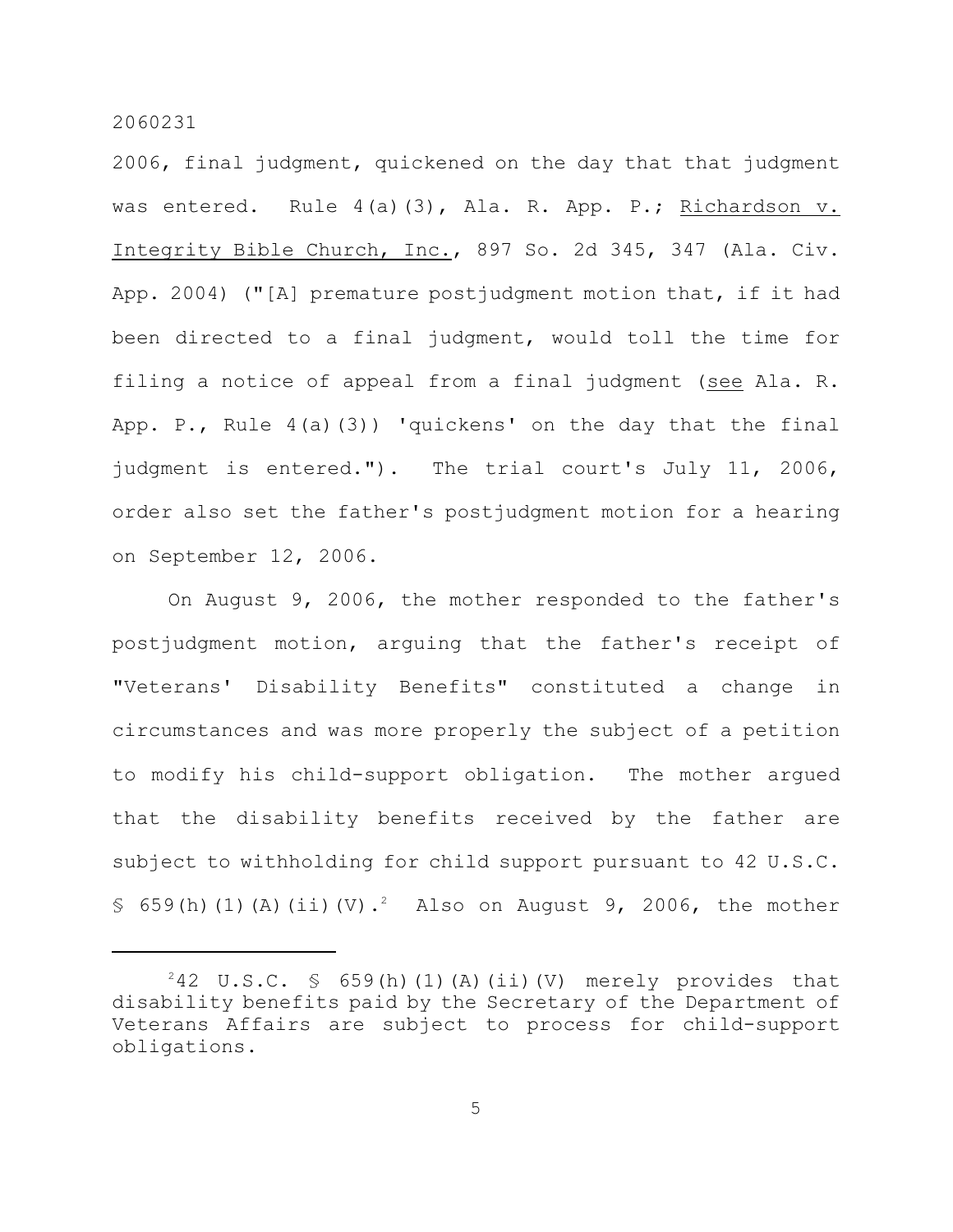filed a postjudgment motion requesting that if the United States Department of Veterans Affairs was disbursing the father's military-retirement benefits, as the father alleged in his postjudgment motion, the wage-withholding order that had been served upon the United States Coast Guard should be amended and served upon the Department of Veterans Affairs.

On September 12, 2006, the trial court entered an order continuing the September 12, 2006, hearing on the father's postjudgment motion. That order states:

"This cause coming to be heard on this 12th day of September 2006, having been set for hearing, and it appears to the Court that the above styled case should be reset by agreement and upon consideration, it is ORDERED by the Court that this case shall be reset to October 24, 2006 at 9:00 a.m."

On November 1, 2006, the trial court purported to deny the father's postjudgment motion. However, that motion had previously been denied by operation of law. Rule 59.1, Ala. R. Civ. P. The parties "agreement" to reset the hearing, referenced by the trial court in its September 12, 2006, order, did not operate to extend the 90-day period to rule upon the father's postjudgment motion because it does not evidence the parties' express consent to extend the pendency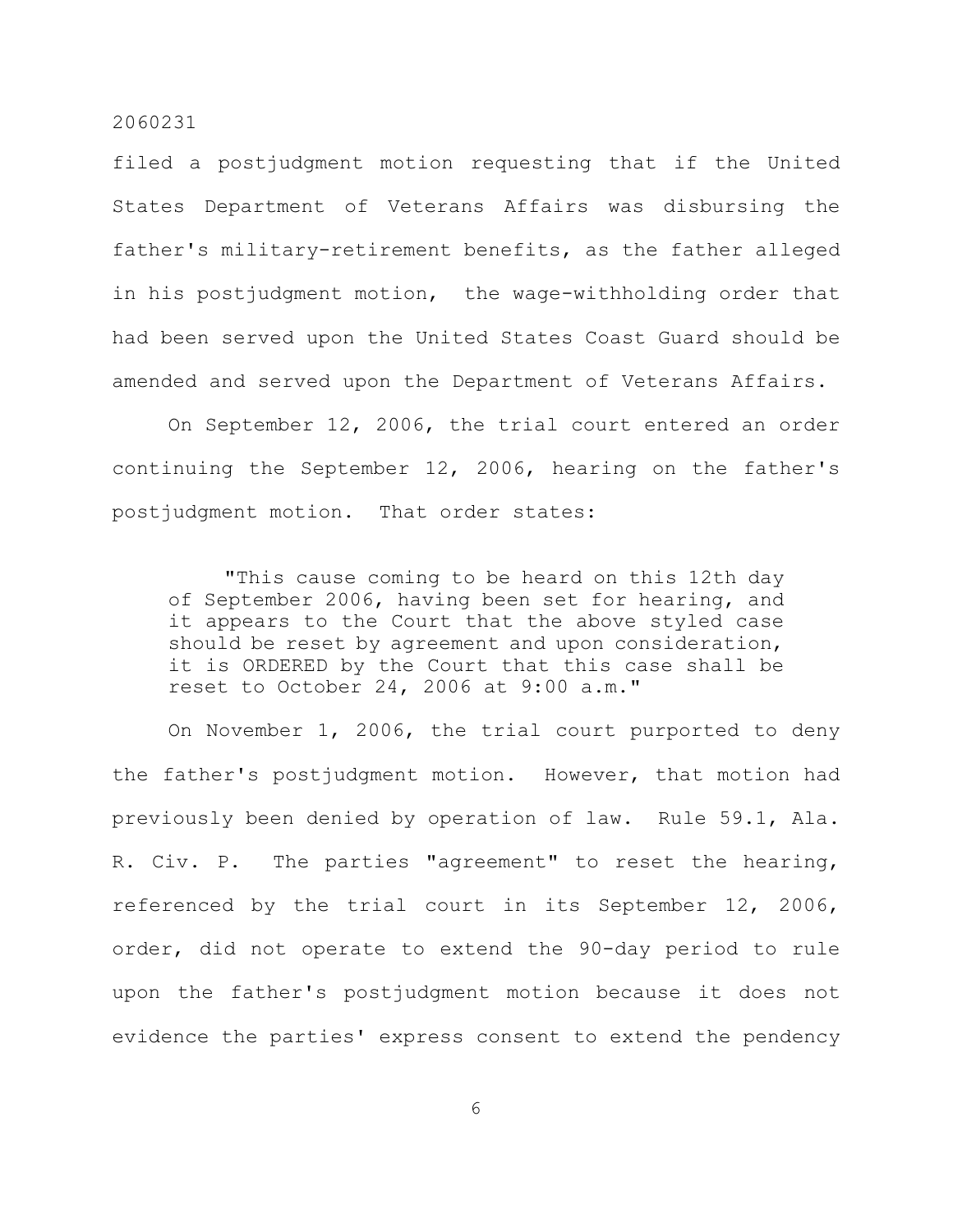of that motion, and there is no express consent of the parties contained in the record. Ex parte Bolen, 915 So. 2d 565, 568- 69 (Ala. 2005); Ex parte Bodenhamer, 904 So. 2d 294, 295 (Ala. 2004); and Harrison v. Alabama Power Co., 371 So. 2d 19, 20-21 (Ala. 1979). However, the November 1, 2006, order, did timely grant the relief sought in the mother's postjudgment motion.

Although no issue relating to the timeliness of the father's appeal is raised, this court has stated:

"'"[J]urisdictional matters are of such magnitude that we take notice of them at any time and do so even ex mero motu."' Wallace v. Tee Jays Mfg. Co., 689 So. 2d 210, 211 (Ala. Civ. App. 1997)(quoting Nunn v. Baker, 518 So. 2d 711, 712 (Ala. 1987)). The timely filing of a notice of appeal is a jurisdictional act. Rudd v. Rudd, 467 So. 2d 964, 965 (Ala. Civ. App. 1985).

"Subject to certain exceptions that are not applicable in this case, Rule 4(a)(1), Ala. R. App. P., requires that in all cases in which an appeal is permitted, the notice of appeal shall be filed within 42 days of the entry of the judgment or order appealed from. Rule  $4(a)(3)$ , Ala. R. App. P., provides that a postjudgment motion filed pursuant to Rule 59, Ala. R. Civ. P., will suspend the time for filing a notice of appeal until (1) the date such motion is granted or denied or (2) the date the motion is deemed denied by operation of law, pursuant to Rule 59.1, Ala. R. Civ. P.

"Rule 59.1, Ala. R. Civ. P., states: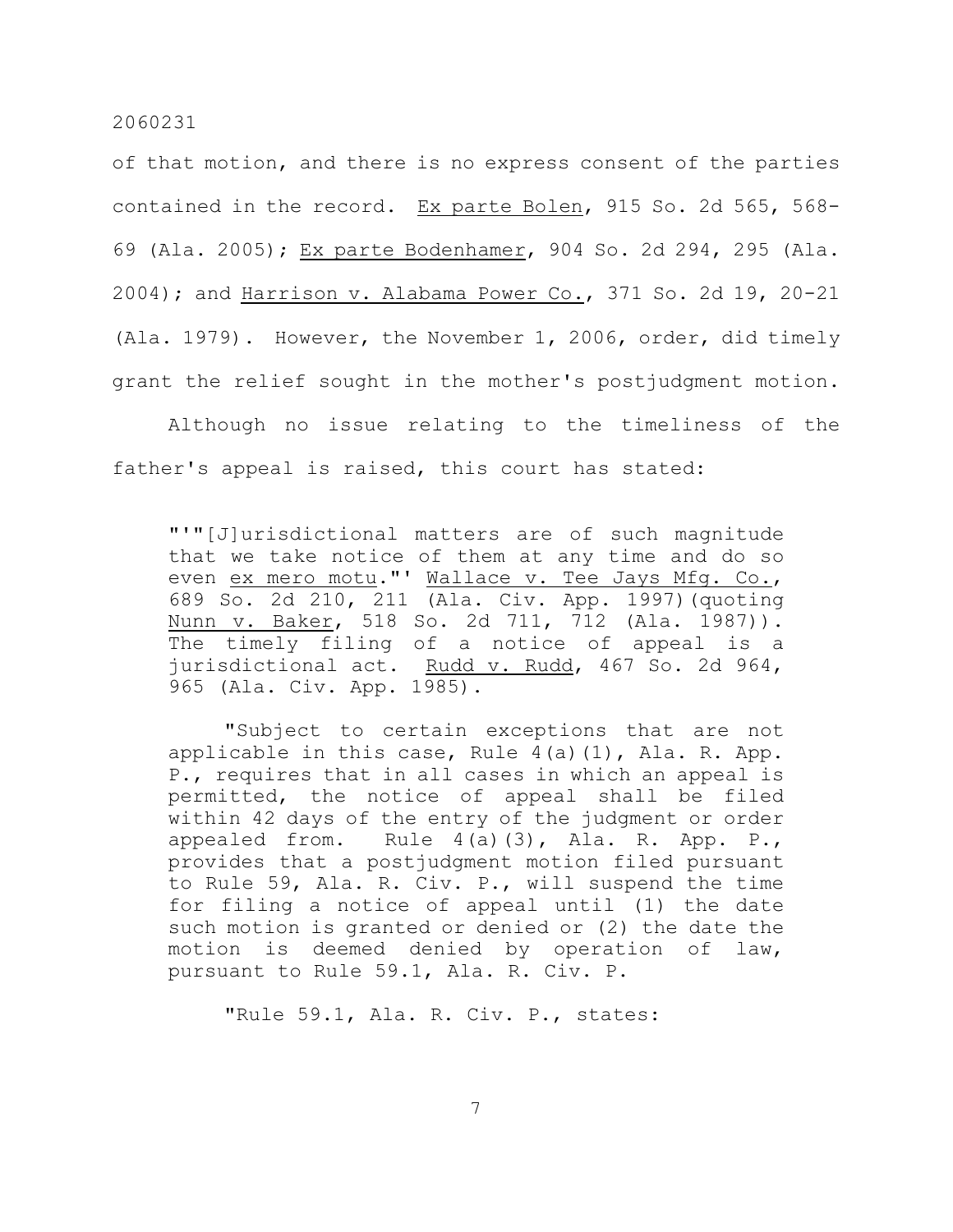"'No post-judgment motion filed pursuant to Rules 50, 52, 55, or 59 shall remain pending in the trial court for more than ninety (90) days, unless with the express consent of all the parties, which consent shall appear of record, or unless extended by the appellate court to which an appeal of the judgment would lie, and such time may be further extended for good cause shown. A failure by the trial court to dispose of any pending post-judgment motion within the time permitted hereunder, or any extension thereof, shall constitute a denial of such motion as of the date of the expiration of the period.'

"(Emphasis added.)

"A trial court loses jurisdiction to rule on a postjudgment motion if it does not rule on the motion within the time prescribed by Rule 59.1. See Ex parte Caterpillar, Inc., 708 So. 2d 142, 143 (Ala. 1997)."

Robbins v. Robbins, 945 So. 2d 1070, 1071-72 (Ala. Civ. App. 2006).

The father's postjudgment motion was filed on June 28, 2006; that motion quickened on July 11, 2006. The trial court did not enter an order granting or denying the postjudgment motion within the 90-day period set forth in Rule 59.1, and the motion was, therefore, deemed denied by operation of law. At the time that the father's motion was denied by operation of law, the mother's postjudgment motion was still pending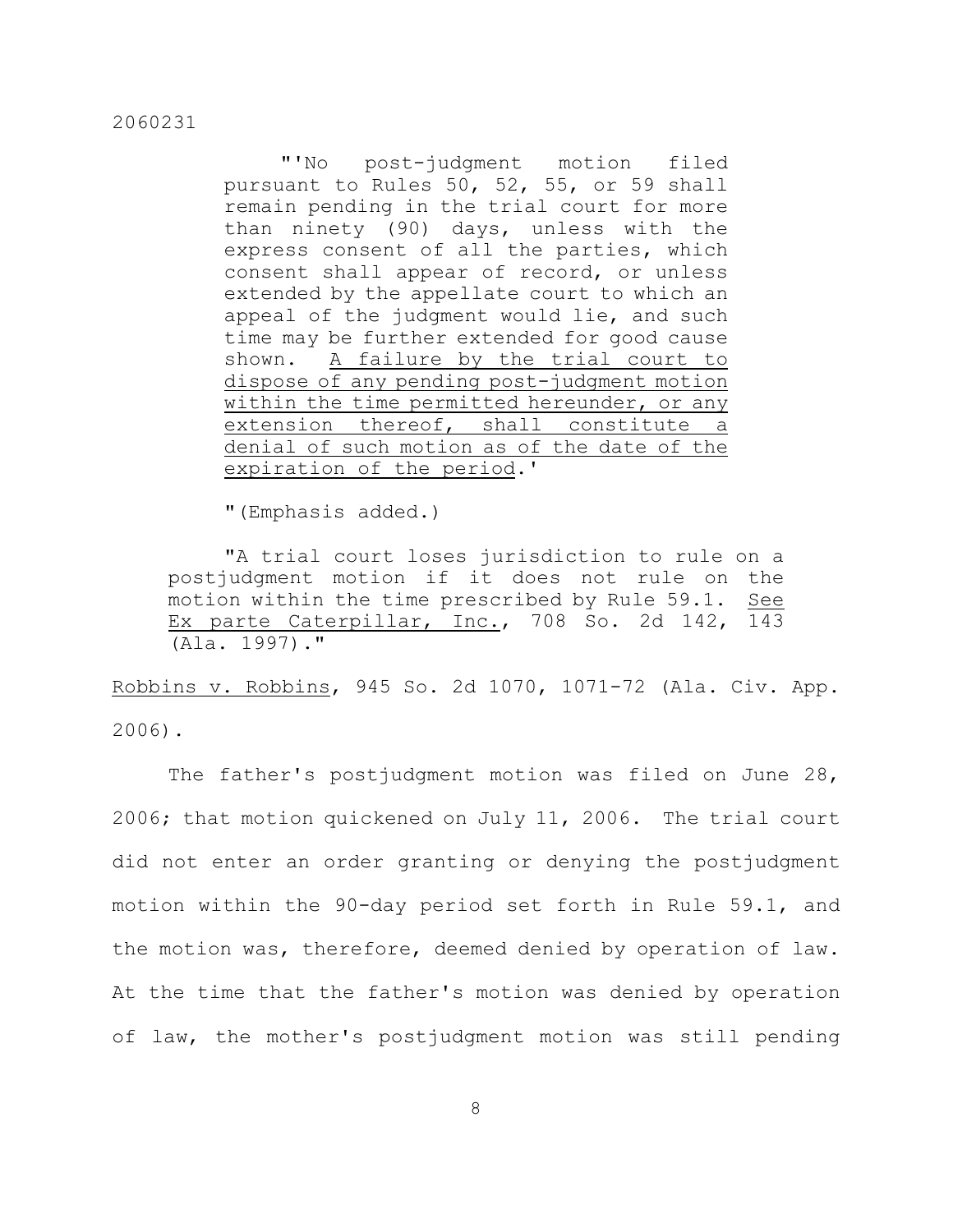before the trial court. Id. On November 1, 2006, the trial court granted the mother's postjudgment motion. The 42-day period for filing an appeal began to run on November 1, 2006, when the trial court granted the mother's postjudgment motion. Moragne v. Moragne, 888 So. 2d 1280 (Ala. Civ. App. 2004); Box v. Box, 536 So. 2d 83 (Ala. Civ. App. 1988). The father filed his notice of appeal on December 8, 2006, within 42 days of the trial court's ruling upon the mother's postjudgment motion. Therefore, the father's notice of appeal was timely filed.

The father's sole argument on appeal is that the trial court erred by including what he characterizes as his military-retirement "disability" pay in income for the purpose of calculating child support. In support of his argument, the father cites 10 U.S.C. § 1408, Mansell v. Mansell, 490 U.S. 581 (1989), and Ex parte Billeck, 777 So. 2d 105 (Ala. 2000). Essentially, the father argues that any military "disability" pay is not "disposable retired pay" pursuant to 10 U.S.C. § 1408 and, therefore, cannot be included in income when determining his child-support obligation. We disagree.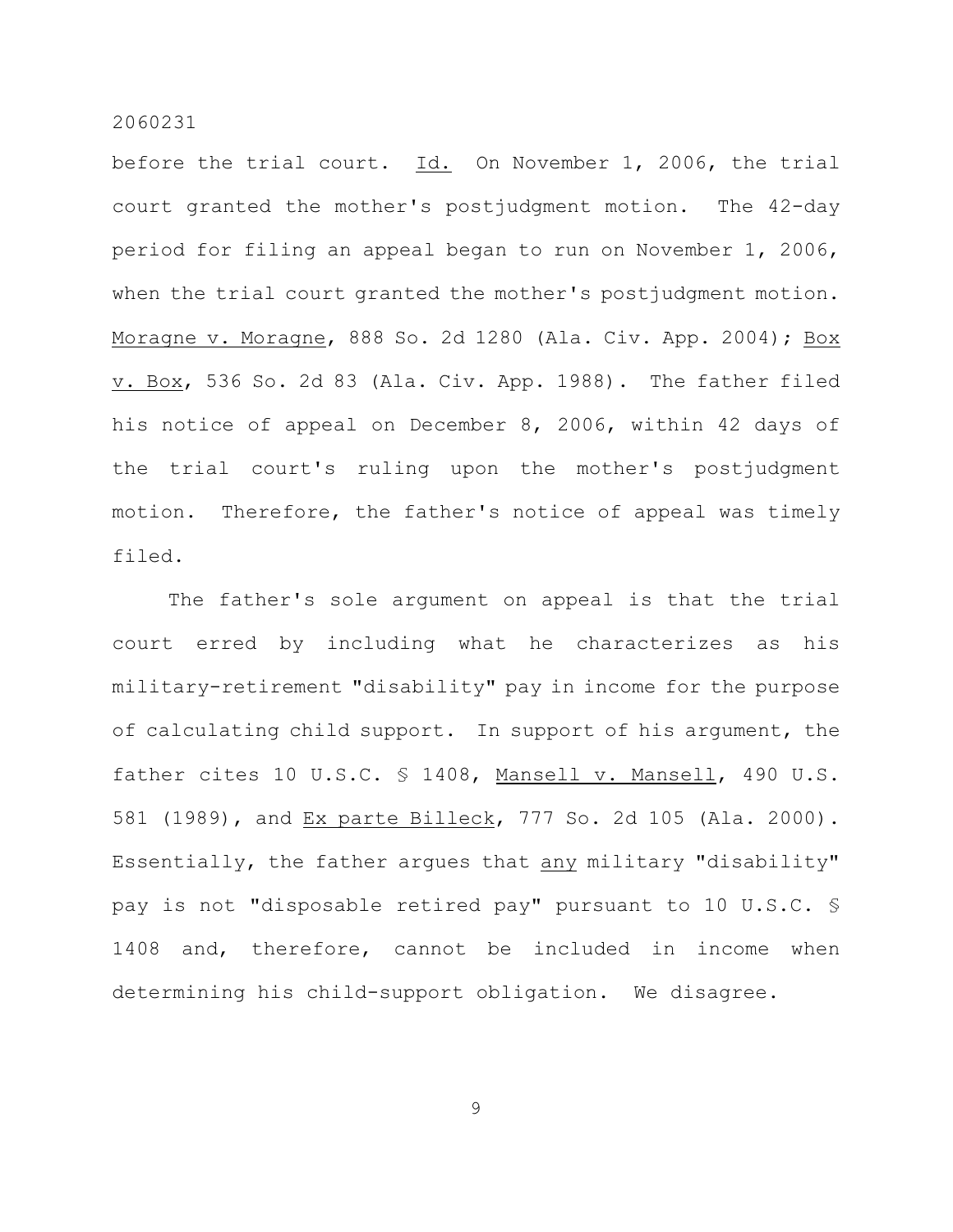Title 10 U.S.C. § 1408 is titled "Payment of retired or retainer pay in compliance with court orders." Title 10 U.S.C. § 1408(a)(2)(B)(I) defines a "support order" providing for the "payment of child support" as a court order for the purposes of that section. Section 1408(a)(4) provides, in pertinent part:

"(4) The term 'disposable retired pay' means the total monthly retired pay to which a member is entitled less amounts which--

"....

"(B) are deducted from the retired pay of such member as a result of forfeitures of retired pay ordered by a court-marital or as a result of a waiver of retired pay required by law in order to receive compensation under title 5 or title 38 ([veteran's disability benefits]);

"(C) in the case of a member entitled to retired pay under chapter 61 [(Retirement or separation for physical disability)] of this title, are equal to the amount of retired pay of the member under that chapter computed using the percentage of the member's disability on the date when the member was retired (or the date on which the member's name was placed on the temporary disability retired list) ..."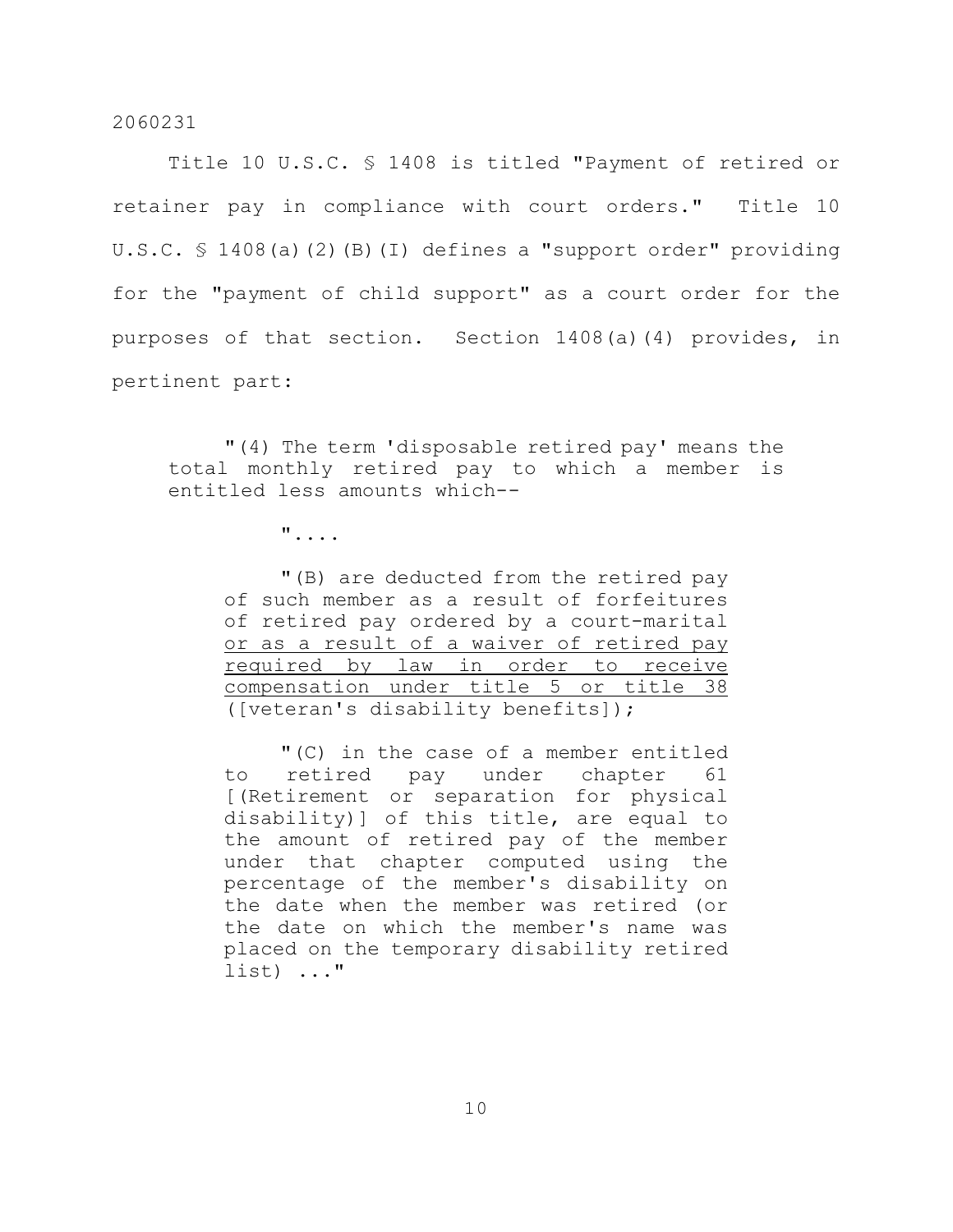In Mansell the United States Supreme Court held that "[a]mong the amounts required to be deducted from total pay are any amounts waived in order to receive disability benefits. § 1408(a)(4)(B)." 490 U.S. at 585. "Also deducted from total military retirement pay are amounts: ... (e) equal to the amount of retired pay of a member retired for physical disability." Id. at n.3.

In Billeck, the Supreme Court of Alabama, interpreting and relying upon Mansell, stated:

"Following the mandates of § 1408 and Mansell, this Court has recognized that 'disposable military retirement benefits, as defined by 10 U.S.C. § 1408(a)(4), accumulated during the course of the marriage constitute marital property and, therefore, are subject to equitable division as such.' Ex parte Vaughn, 634 So. 2d 533, 536 (Ala. 1993). Contrary to § 1408 and Mansell, however, Alabama courts have held that a trial court may consider veteran's disability benefits as a source of income in an award of periodic alimony. Mims v. Mims, 442 So. 2d 102 (Ala. Civ. App. 1983); Lott v. Lott, 440 So. 2d 1090 (Ala. Civ. App. 1983); and Pedigo v. Pedigo, 413 So. 2d 1154 (Ala. Civ. App. 1981), cert. quashed, 413 So. 2d 1157 (Ala. 1982). Like Alabama, other state courts have found that, although § 1408 and the Mansell decision prohibit direct payments of alimony from veteran's disability benefits received in lieu of retirement pay, those veteran's disability benefits may be considered in determining an award of alimony. Allen v. Allen, 650 So. 2d 1019 (Fla. Dist. Ct. App. 1994); Womack v. Womack, 307 Ark. 269, 818 S.W.2d 958 (1991); Murphy v. Murphy,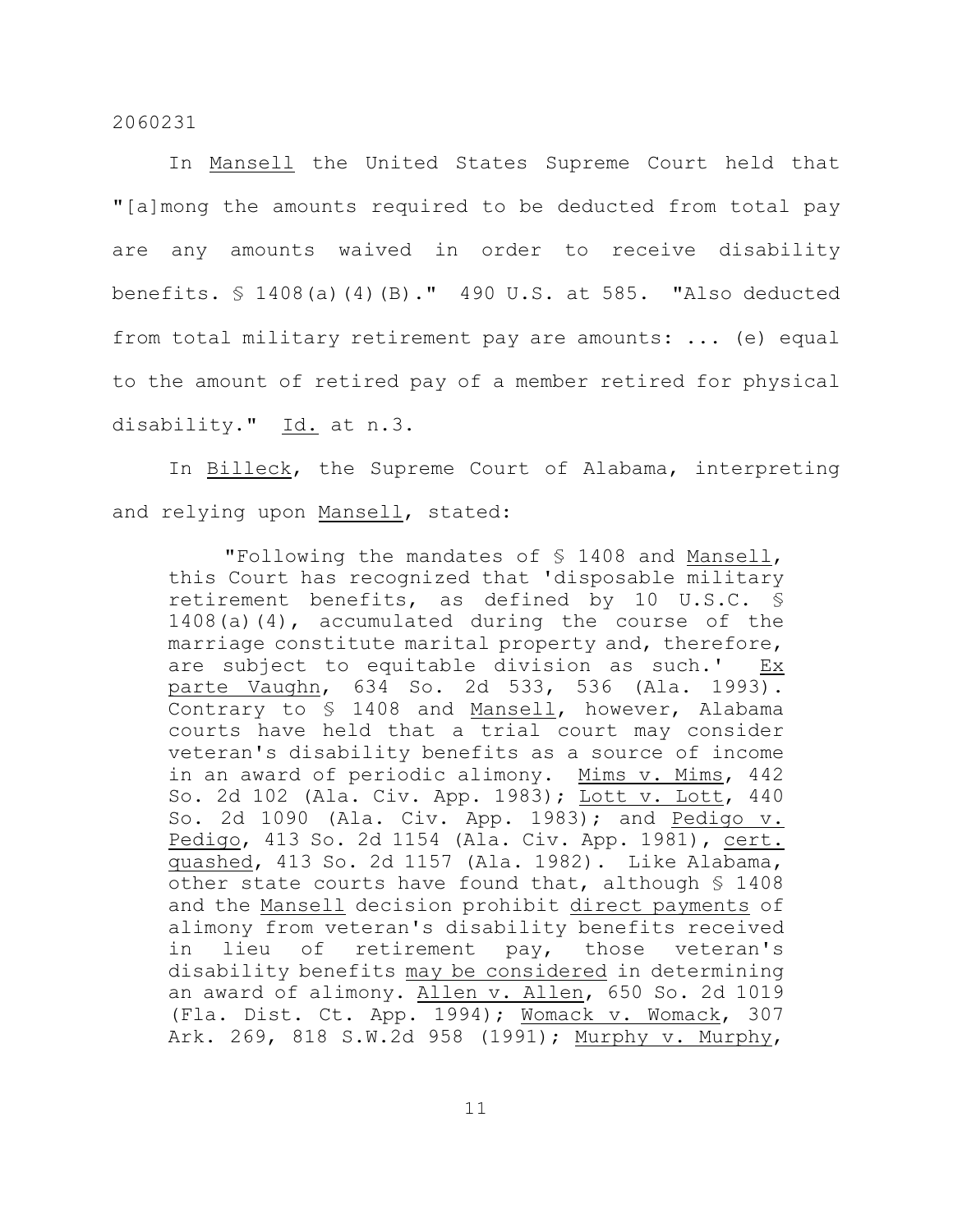302 Ark. 157, 787 S.W.2d 684 (1990); and Repash v. Repash, 148 Vt. 70, 528 A.2d 744 (1987).

"The Mansell decision and § 1408 clearly manifest the intent of the federal law that a retiree's veteran's disability benefits be protected from division or assignment. Alabama courts and other state courts have circumvented the mandates of the Mansell decision and § 1408 by allowing trial courts to consider veteran's disability benefits in awarding alimony. The state courts have reasoned that, as long as the trial court does not order the husband directly to pay his veteran's disability benefits to the wife, the trial court does not violate § 1408. This reasoning is flawed. When a trial court makes an alimony award based upon its consideration of the amount of veteran's disability benefits, the trial court essentially is awarding the wife a portion of those veteran's disability benefits; and in doing so the trial court is violating federal law. Mansell, supra, and § 1408. Thus, this Court overrules Mims, Lott, and Pedigo to the extent that these cases violate federal law prohibiting the division or assignment of a retiree's veteran's disability benefits received in lieu of retirement pay."

777 So. 2d at 108-09.

Billeck and Mansell can both easily be distinguished from this case. Both Billeck and Mansell involved a retired member of the armed services actually receiving veteran's disability benefits in lieu of military-retirement pay. Those veteran's disability benefits are statutorily excluded from the definition of "disposable retired pay" pursuant to 10 U.S.C.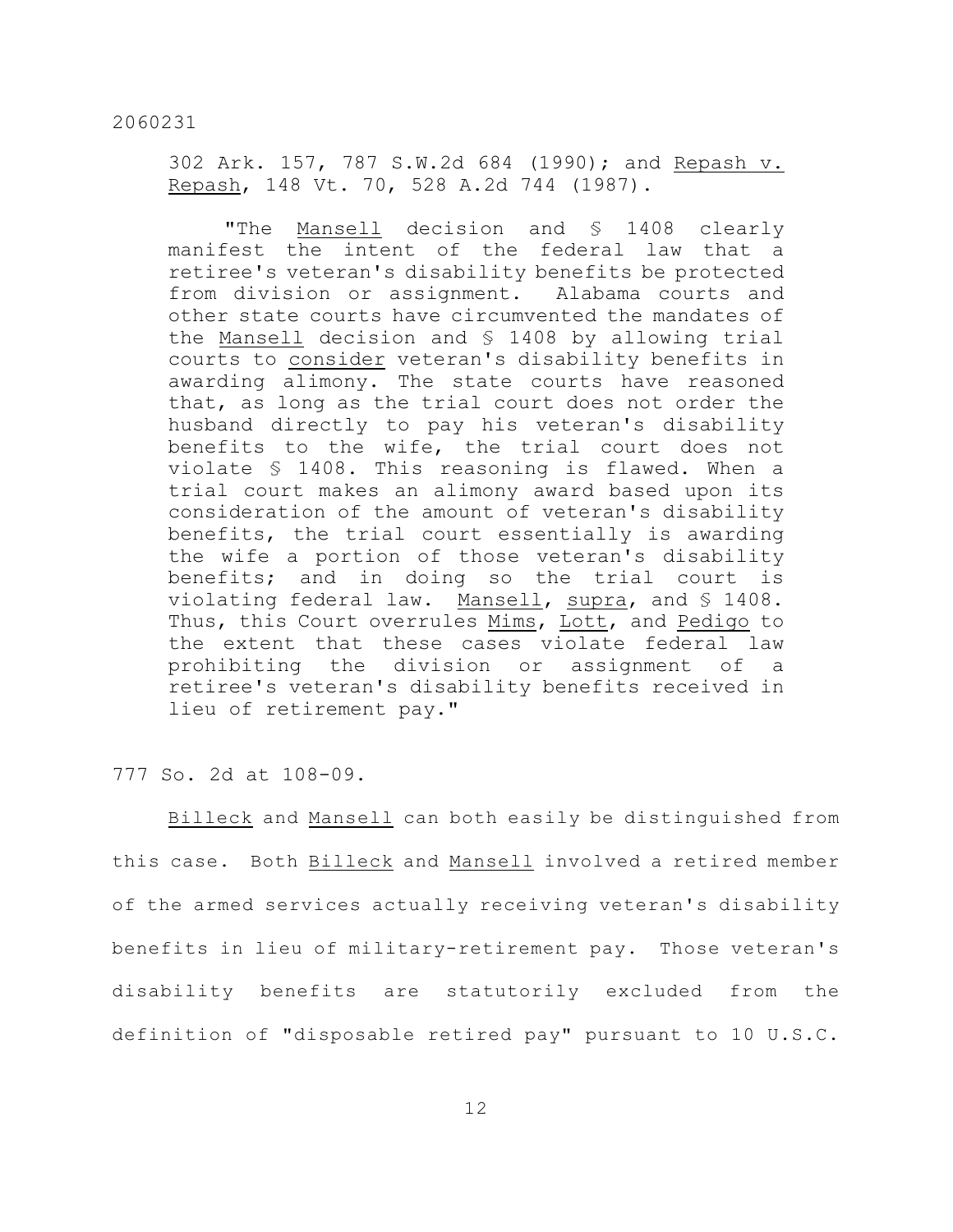§ 1408(a)(4)(B). See also Mansell, supra; Billeck, supra. Moreover, Billeck and Mansell held that state courts were precluded from treating veteran's disability benefits received in lieu of military-retirement pay as communal or marital property pursuant to 10 U.S.C. § 1408.

The sole exhibit submitted by the father and admitted by the trial court at the June 13, 2006, hearing was a letter to the father from the United States Coast Guard discussing his military-retirement pay. The letter states that the father is "entitled to retirement under plan 'A' (for service) or plan 'B' (for disability)." The letter sets forth calculations under "plan 'B'" and shows the father's "gross retired pay" as being \$1,465, which amount the father lists as "other nonemployment related income" on his Form CS-41 income affidavit. However, the letter does not indicate that the father is receiving veteran's disability benefits in lieu of militaryretirement pay. It also does not indicate that the father's military-retirement pay is the result of a physical disability. Finally, that letter contemplated that the father would have to make an election as to which of the different military-retirement-pay plans described in that letter in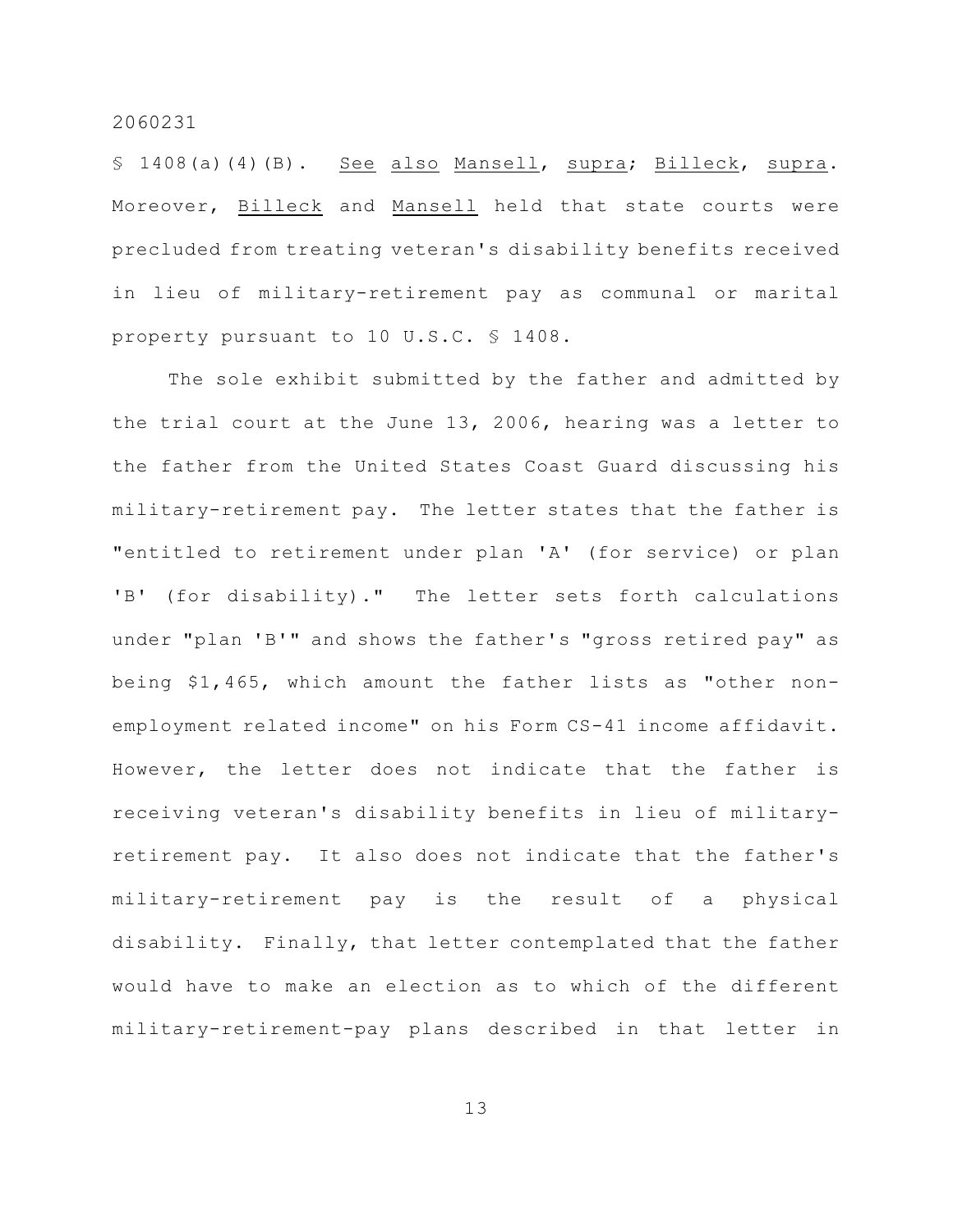which he desired to participate. The letter does not evidence which plan the father elected; the election section of that letter and the signature line are blank.

In his postjudgment motion, the father alleged that he "received notice that he is eligible for Veterans' Disability Benefits." The father attached to that motion a portion of a letter from the Department of Veterans Affairs. That letter states:

"[Y]ou are not allowed to receive full military retired pay and full VA compensation at the same time. ... For now, we must withhold all of your compensation until June 1, 2006. We must do this to prevent double payment. By working together with the military service department, we will make sure you get your full combined pay."

That letter also indicates that the Department of Veterans Affairs had to withhold "all of [the father's] compensation until June 1, 2006."<sup>3</sup>

Although the letter from the Department of Veterans Affairs lists several disabilities that the father apparently

 $3$ We note that the initial hearing conducted by the trial court in this matter took place of June 13, 2006. The father did not argue in the trial court and does not argue on appeal that he was receiving veterans' disability benefits in lieu of military-retirement pay. Instead, he argues that any disability pay received by a retired service member is not subject to inclusion in gross income.